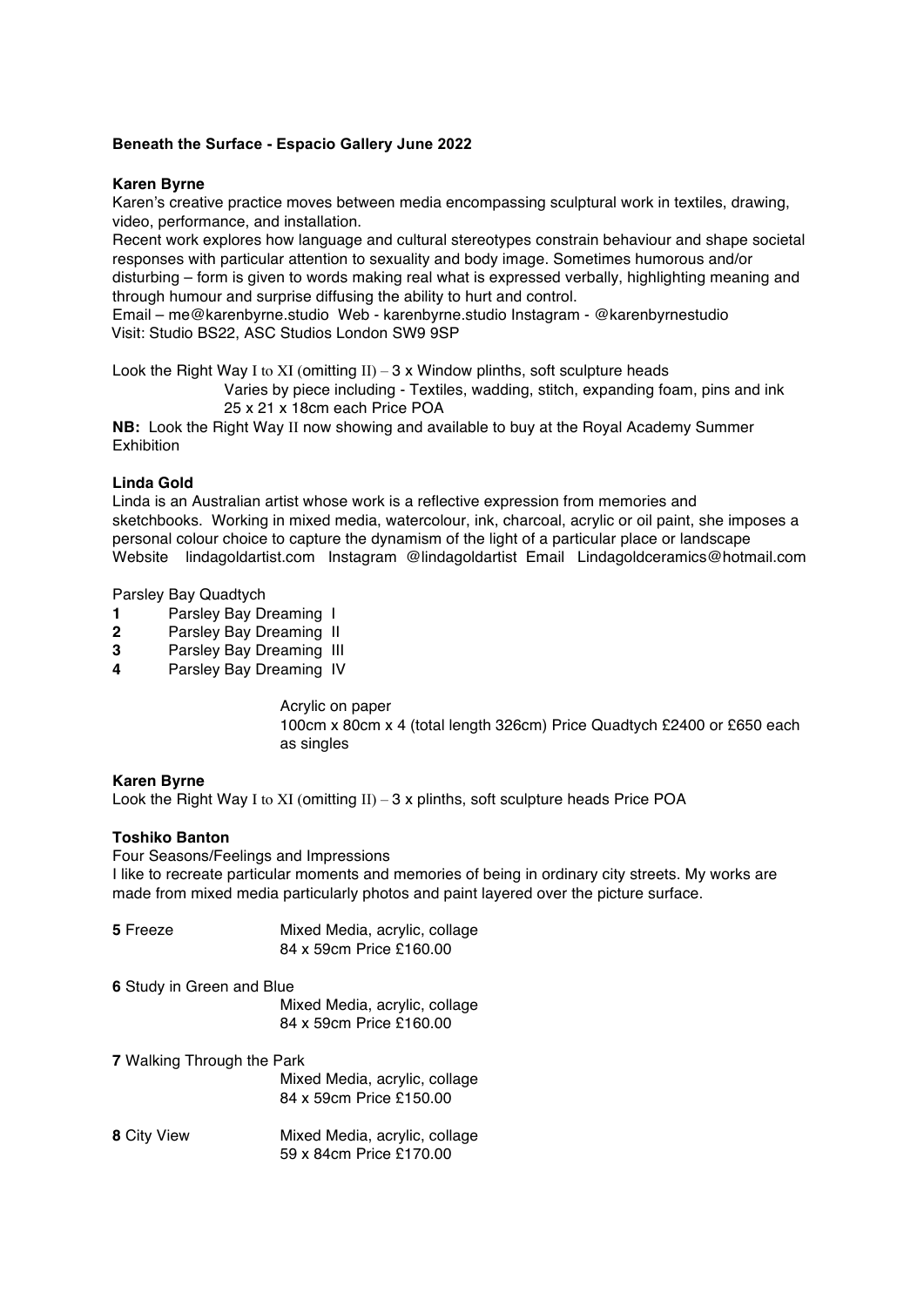# **Olivia Adamczyk O'Sullivan**

The landscapes of Southeast London and elsewhere, form the main themes of my work. I often focus on the architectural and structural forms of the city around me - industrial buildings and structures of many kinds. In all my work I aim to simplify forms - colour and light provoke an intense personal response. These paintings have all come from on- and off-site sketchbook drawings and paintings, still and moving digital images collected on my iPhone. I paint mainly in acrylic, but often add other media.

Instagram: @oliviaosullivanartist Website: www.oliviaosullivanartist.com Email: olivia.osullivan@btinternet.com

- **9** On Worthing Beach Acrylic on canvas 76 x 76cm Price £500
- **10** French Field #2 Acrylic on paper 59 x 51cm Price £300
- **11** Recycling Plant from Train #2 Acrylic on paper 60 x 70cm Price £450
- **12** Riverlight **Acrylic on paper** 54 x 70cm Price £400 13 Beachy Head Acrylic on paper
	- 56 x 48cm Price £400

### **Vivien Pegram**

Vivien works in the middle ground between figuration and abstraction where the starting point, or subject, is not always immediately discernible. Email: vpegram@hotmail.com Mob: 07813 012178

**14** Victoria Miro Garden 4

Acrylic on paper 73 x 103cm Price £340

**15** Victoria Miro Garden

Acrylic on paper 103 x 73cm Price £340

### **Joan Higgins**

'I am a Book Artist and Printmaker. My current work draws upon language, memory and place particularly the landscapes of Yorkshire and Ireland. I use mono printing, collage and ink to create artist book

Website: www.joanhiggins.net Instagram: jmh.622 Email: jmhiggins2@btinternet.com

**16** Alchemy of the Bog

Original prints in hardbound concertina book, with original text. 21.5 x 15.3cm (concertina extends to 140cm) Price £150

The Sweet Pea Suite

Three hard bound books, with original text and artwork in slip case 23 x 16cm Price £150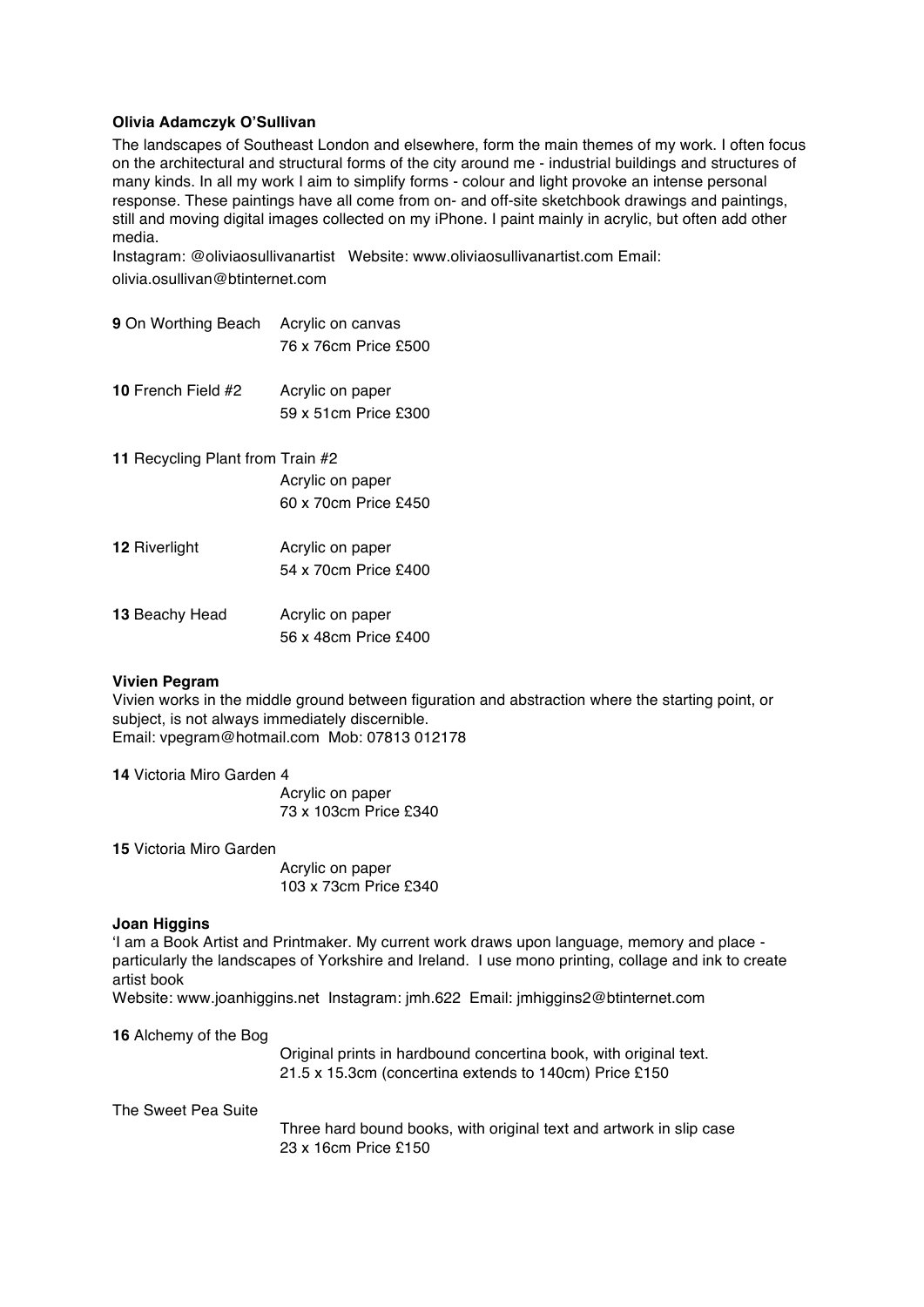| <b>Ness</b>                                                                   | Collage<br>26 x 17cm Price £50                                                                                                                                                                                                                                                                                                                                                                                                                                                                                                                                                                                                                                                        |
|-------------------------------------------------------------------------------|---------------------------------------------------------------------------------------------------------------------------------------------------------------------------------------------------------------------------------------------------------------------------------------------------------------------------------------------------------------------------------------------------------------------------------------------------------------------------------------------------------------------------------------------------------------------------------------------------------------------------------------------------------------------------------------|
| Toponyms                                                                      | 6 hand printed 'pages' with text and collage in handmade box of paper and<br>card. Box size 12.5 x 8cm (6 folded pages each 12x7.5), folded and<br>displayed separately Price £50                                                                                                                                                                                                                                                                                                                                                                                                                                                                                                     |
| Single Supplement                                                             | Handmade book, with hard cover and original prints<br>26.3 x 11cm Price: £50                                                                                                                                                                                                                                                                                                                                                                                                                                                                                                                                                                                                          |
| Hot Lips                                                                      | Handmade book, with original artwork in ink/watercolour<br>15 x 15cm Price £30                                                                                                                                                                                                                                                                                                                                                                                                                                                                                                                                                                                                        |
| Tangling with Tomatoes                                                        |                                                                                                                                                                                                                                                                                                                                                                                                                                                                                                                                                                                                                                                                                       |
|                                                                               | Handmade book, with soft cover, with original prints<br>14.5 x 10.5cm Price £30                                                                                                                                                                                                                                                                                                                                                                                                                                                                                                                                                                                                       |
| Sex and Gender in the Vegetable Patch                                         | Handmade book, with soft covers and original prints<br>18.5 x 11.0cm Price: £30                                                                                                                                                                                                                                                                                                                                                                                                                                                                                                                                                                                                       |
| <b>Kath Russell</b><br>an interior setting.<br>Email: kathrussell46@gmail.com | Kath's recent work involves drawing and painting the human figure, with an emphasis on the figure in                                                                                                                                                                                                                                                                                                                                                                                                                                                                                                                                                                                  |
| 17 In the Print Studio 1                                                      |                                                                                                                                                                                                                                                                                                                                                                                                                                                                                                                                                                                                                                                                                       |
|                                                                               | Oil on canvas paper<br>43 x 64cm Price £220                                                                                                                                                                                                                                                                                                                                                                                                                                                                                                                                                                                                                                           |
| 18 In the Print Studio 2                                                      |                                                                                                                                                                                                                                                                                                                                                                                                                                                                                                                                                                                                                                                                                       |
|                                                                               | Oil on canvas paper<br>63 x 40cm Price £220                                                                                                                                                                                                                                                                                                                                                                                                                                                                                                                                                                                                                                           |
| 19 In the Looking Glass                                                       |                                                                                                                                                                                                                                                                                                                                                                                                                                                                                                                                                                                                                                                                                       |
|                                                                               | Oil on canvas paper<br>61cm x 53cm £220                                                                                                                                                                                                                                                                                                                                                                                                                                                                                                                                                                                                                                               |
| <b>Munisha Gupta</b>                                                          |                                                                                                                                                                                                                                                                                                                                                                                                                                                                                                                                                                                                                                                                                       |
|                                                                               | Munisha explores her understanding of everyday life – that she senses is overlaid with shadows and<br>ambiguities. Moving paint and colour on the canvas, she 'feels' her way towards something $-$ a<br>reflection on colour, the energy of experiences and her relationship to people. Mood and atmosphere<br>are evoked through certain applications of paint, often awakening a sense of memory and loss, lack<br>and abundance, despair and hope, fragmentation and continuity, helplessness and control. Above all,<br>there is an overriding sense of melancholy - yet optimism pervades her work.<br>email: munishag11@gmail.comwww: munishagupta.com instagram: @munisha_art |
| 20 The Unspoken                                                               | Oil on canvas<br>67 x 87cm Price £1550                                                                                                                                                                                                                                                                                                                                                                                                                                                                                                                                                                                                                                                |
| 21 Hanging Out                                                                | Oil on canvas<br>66 x 81 cm Price £1350                                                                                                                                                                                                                                                                                                                                                                                                                                                                                                                                                                                                                                               |
| 22 Watching Over                                                              | Oil, acrylic, ink on canvas<br>Price £360                                                                                                                                                                                                                                                                                                                                                                                                                                                                                                                                                                                                                                             |
| 23 Both Her Parents                                                           | Acrylic and mixed media on paper<br>59 x 74 cm £550                                                                                                                                                                                                                                                                                                                                                                                                                                                                                                                                                                                                                                   |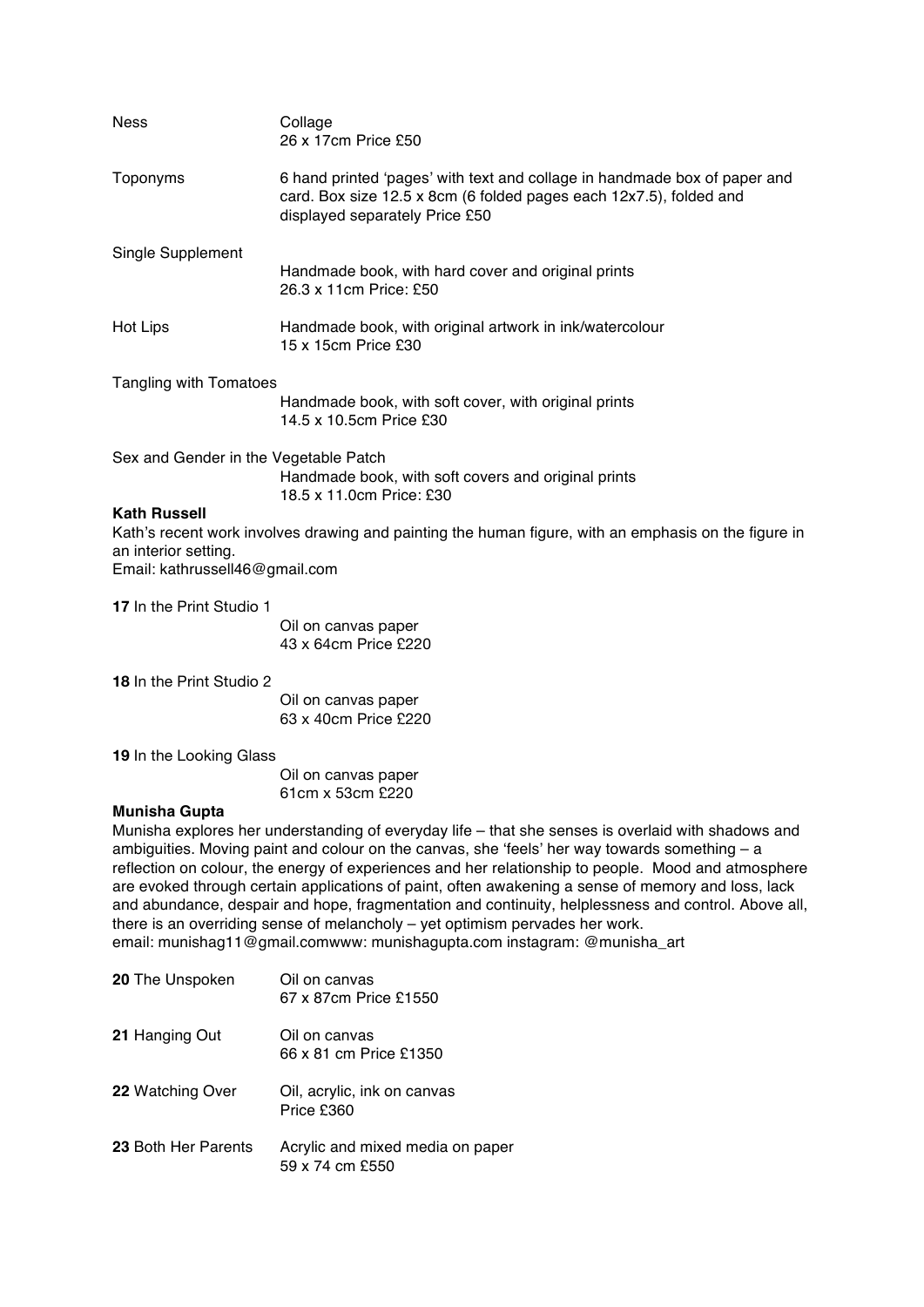# **Hazel Faulkner**

Hazel works in a wide range of media: acrylics, oils, watercolour and other mixed media. Her paintings, usually quite large, draw upon a background in environmental research, depicting organic and geological forms - often translated by abstraction.

Website: http://www. Hazelfaulknerart Insta: @hazel\_faulkner\_art

E: h.p.faulkner@mdx.ac.uk Haze.faulkner@gmail.com Ph: 07904561956

| 24 Petra | Watercolour           |
|----------|-----------------------|
|          | 82 x 89 cm Price £750 |
|          |                       |

| 25 Grey and Orange | Oil on paper          |
|--------------------|-----------------------|
|                    | 78 x 88 cm Price £600 |

# **Caroline Kennedy**

"Observation is the starting point for my work, looking at country and city landscapes. I begin with, drawing in charcoal and ink trying to capture the play of light and shade. I use a palette of essential colours which expresses the feeling of the image but not copying or descriptive. As the composition develops, I use collage and paint to simplify the shapes and blocks of colour until they become more abstract but the painting still has a sense of place."

Email: caroline@ckennedy.co.uk Instagram: carolinekennedyart Mobile: 07767785924

#### **26** Askrigg, Wensleydale

Mixed media, 56 x 46 cm Price £450

| 27 Winter Morning, Norfolk |                       |
|----------------------------|-----------------------|
|                            | Oil on canvas         |
|                            | 93 x 65 cm Price £450 |
| 28 Heron Pond, Norfolk     |                       |
|                            | Oil on Indian Paper   |
|                            | 91 x 71cm Price £450  |
| 29 Canopy Walk             | Oil on paper          |

71 x 54cm Price £350

### **Wolfgang Woerner**

Wolfgang's work embodies aspects of self-identity … exaggeration and embellishment reveal and conceal ever-present paradoxes … strength and vulnerability, ability and disability, exposure and introspection, sensitivity and detachment … candid explorations evolve and mutate between 2 and 3 dimensions.

Instagram: @wolfandwilding Website: wolfandwilding.com Email: contact@ wolfandwilding.com

**30** Just Hit the Ball Back so it Bounces on My Side – the extended version

Latex, mesh, cloth, thread, wadding, paper, wood, paint, pva, laboratory stands

120 x 120cm approximate floor space Price £2500

 Wolf Moon - January's full moon reaches peak polyptych illumination **I**nk, pencil, watercolour pencil, watercolour, acrylic on paper Five panels (pentaptych) each 76 x 56cm Price £1750

# **31 & 32** Discarded 16 years, part 1& part 2 Discarded restaurant napkins, ink, thread, cloth, gaff tape 62 x 67cm Price £320 each

**Karen Byrne -** Dark Room

Tones are Muffled Lycra, cotton and wool jersey, horsehair, linen thread, perspex cube (Soft sculpture cube) 30 x 30 x 30cm Price NFS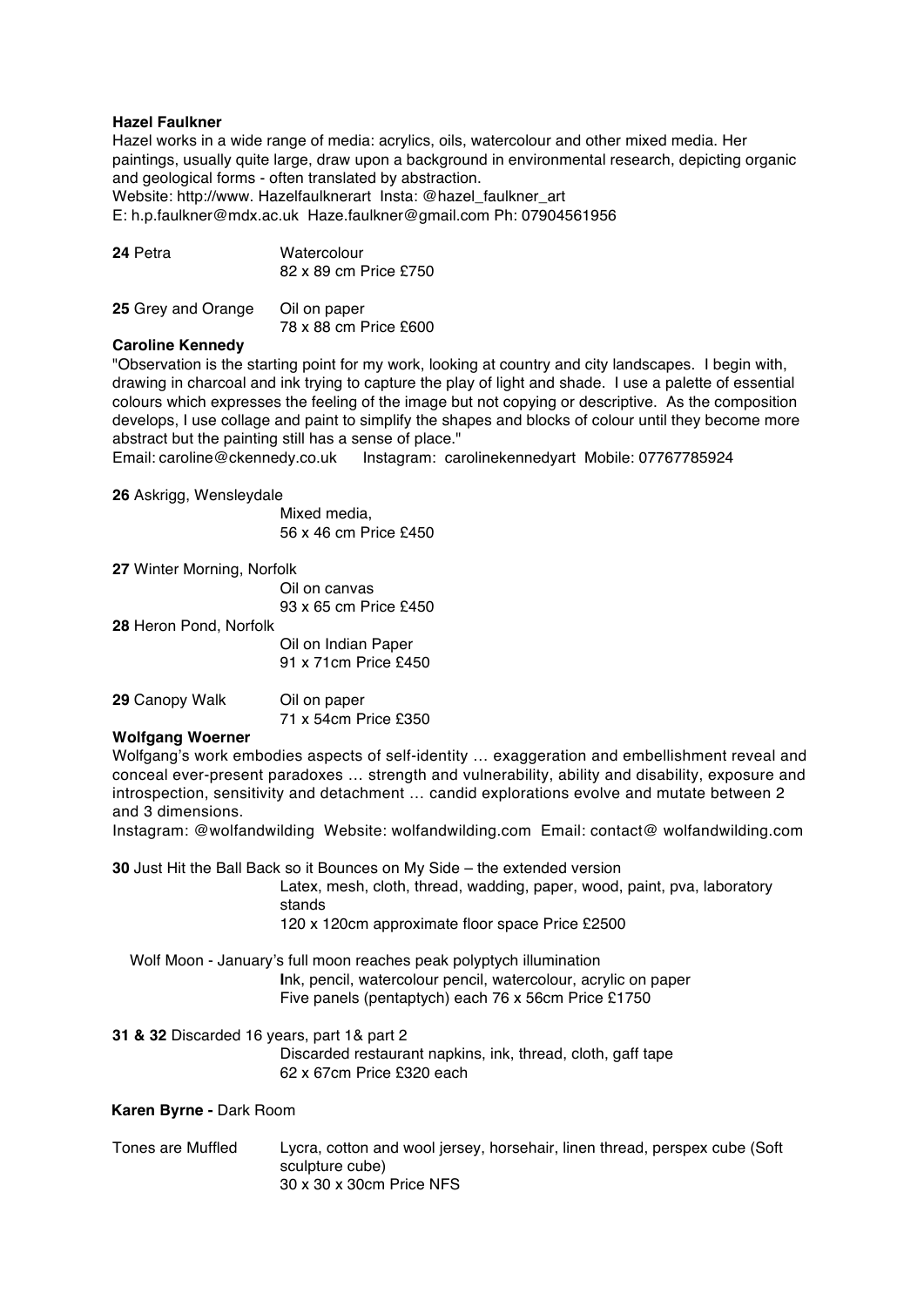| Control Ur Nasty Tone (ii), (iii) and (iv)                                                                                                                                                                                                                    | Fine art Giclée print on Hahnemühle Photorag paper<br>42 x 59.4cm Price £160 (framed) £65 (unframed) - limited editions of 5 |  |
|---------------------------------------------------------------------------------------------------------------------------------------------------------------------------------------------------------------------------------------------------------------|------------------------------------------------------------------------------------------------------------------------------|--|
| <b>Hazel Faulkner</b><br>33 Venice                                                                                                                                                                                                                            | Watercolour<br>75 x 100 cm Price £750                                                                                        |  |
| <b>Deborah Crosby</b><br>Deborah's work is inspired by the natural world, at times more figurative: at times more abstracted.<br>She paints mainly on paper using oils or acrylics.<br>Email: Deborah.crosby@zen.co.uk Mob: 07892 710925 insta: deborahcrosby |                                                                                                                              |  |
| 34 C'est la Vie                                                                                                                                                                                                                                               | Oil on paper<br>67x 67cm Price £410                                                                                          |  |
| 35 Glade                                                                                                                                                                                                                                                      | Acrylic on paper<br>50 x 67cm Price £280                                                                                     |  |
| <b>Karen Byrne</b>                                                                                                                                                                                                                                            | Look the Right Way I to XI (omitting II) - Top of the stairs 2 x plinths, soft sculpture heads Price POA                     |  |
| <b>Munisha Gupta</b><br>36 I Have My Skates On                                                                                                                                                                                                                |                                                                                                                              |  |
|                                                                                                                                                                                                                                                               | Oil, acrylic on canvas<br>80 x 120cm (unframed) £1800                                                                        |  |
| <b>Deborah Crosby</b><br>37 Branches                                                                                                                                                                                                                          | Acrylic on paper<br>92 x 67cm Price £280                                                                                     |  |
| 38 Spring                                                                                                                                                                                                                                                     | Acrylic on paper<br>50 x 60cm Price £220                                                                                     |  |
| <b>Lizzie Boyle</b><br>Lizzie Boyle has been working with the photographic images to create cyanotypes. Each image is<br>unique with varying degrees of luminosity and depth.<br>Email: lizzie.boyle@btinternet.com Mob: 07952 243805                         |                                                                                                                              |  |
| 39 Is He Deadwood or a Fungi?<br>Cyanotype on Canaletto                                                                                                                                                                                                       |                                                                                                                              |  |
|                                                                                                                                                                                                                                                               | 49 x 59cm Price £160 framed                                                                                                  |  |
| 40 Peony Variations: 04 Prussian R                                                                                                                                                                                                                            | Cyanotype on Canaletto<br>59 x 49cm Price £160 framed                                                                        |  |
| 41 Peony Variations: 05 Prussian L                                                                                                                                                                                                                            | Cyanotype on Canaletto<br>59 x 49cm Price £160 framed                                                                        |  |
| 42 Peony Variations: 01 Ethereal L                                                                                                                                                                                                                            | Cyanotype on Canaletto<br>59 x 49cm Price £160 framed                                                                        |  |
| 43 Peony Variations: 05 Cobalt R                                                                                                                                                                                                                              | Cyanotype on Canaletto<br>59 x 49cm Price £160 framed                                                                        |  |
| 44 Peony Variations: 04 Cobalt R                                                                                                                                                                                                                              | Cyanotype on Canaletto<br>59 x 49cm Price £160 framed                                                                        |  |